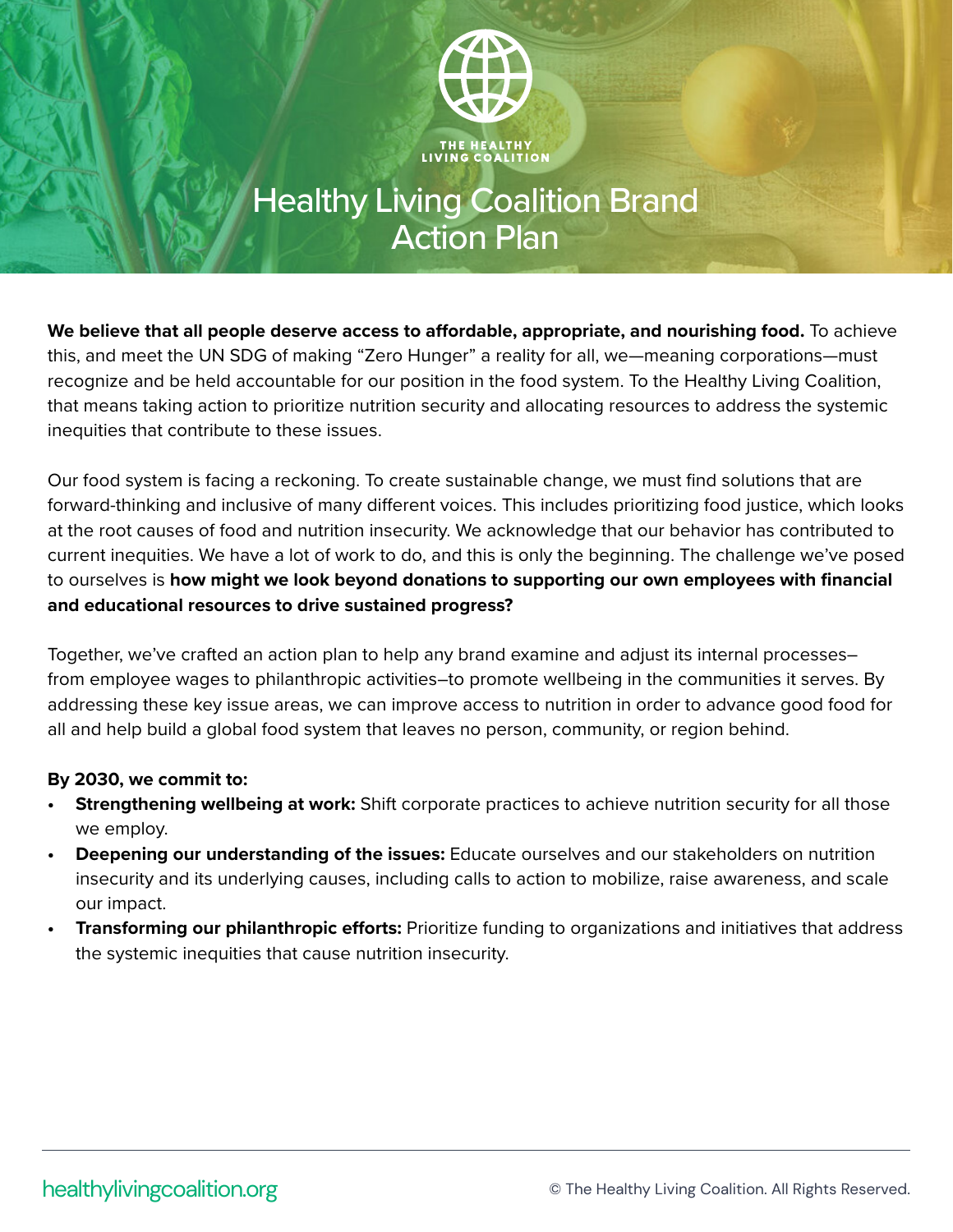

## PLEDGE OF ACTION

## **1. Wellbeing at work**

### **What:**

We commit to evaluating and adjusting employee wages in order to increase purchasing power across our workforce and drive the consumption of nourishing more sustainable food options.

### **How:**

- Commit to identifying the socioeconomic barriers that prevent employees from accessing nutritious foods. This includes evaluating the wages of our lowest-paid workers, the availability of nutritious foods in their communities, and workplace accommodations.
- Commit to designing and implementing an action plan that improves access to nutrition and wellbeing for our workforce. This includes financial resources such as a **wellbeing-wage adjustment** to make nutritious food more affordable and attainable for employees and subsidize programs and group subscription services as relates to nutrition and wellbeing.

### **Target goal:**

By 2030, our employees will at minimum, earn a living wage, as outlined by the MIT Living Wage Calculator) in service of all employees reporting better access to nutrition inside and outside the workplace; better health outcomes as a result of increased access to nutritious foods; and/or that they can more easily afford to buy nutritious foods for themselves or their families.

## **2. Deepening our understanding of the issues**

### **What:**

For our efforts to be sustainable, we must understand the role we play in today's food system. We commit to establishing a culture of learning and a platform to educate ourselves, our stakeholders, and our audiences on the multi-faceted issues of nutrition insecurity.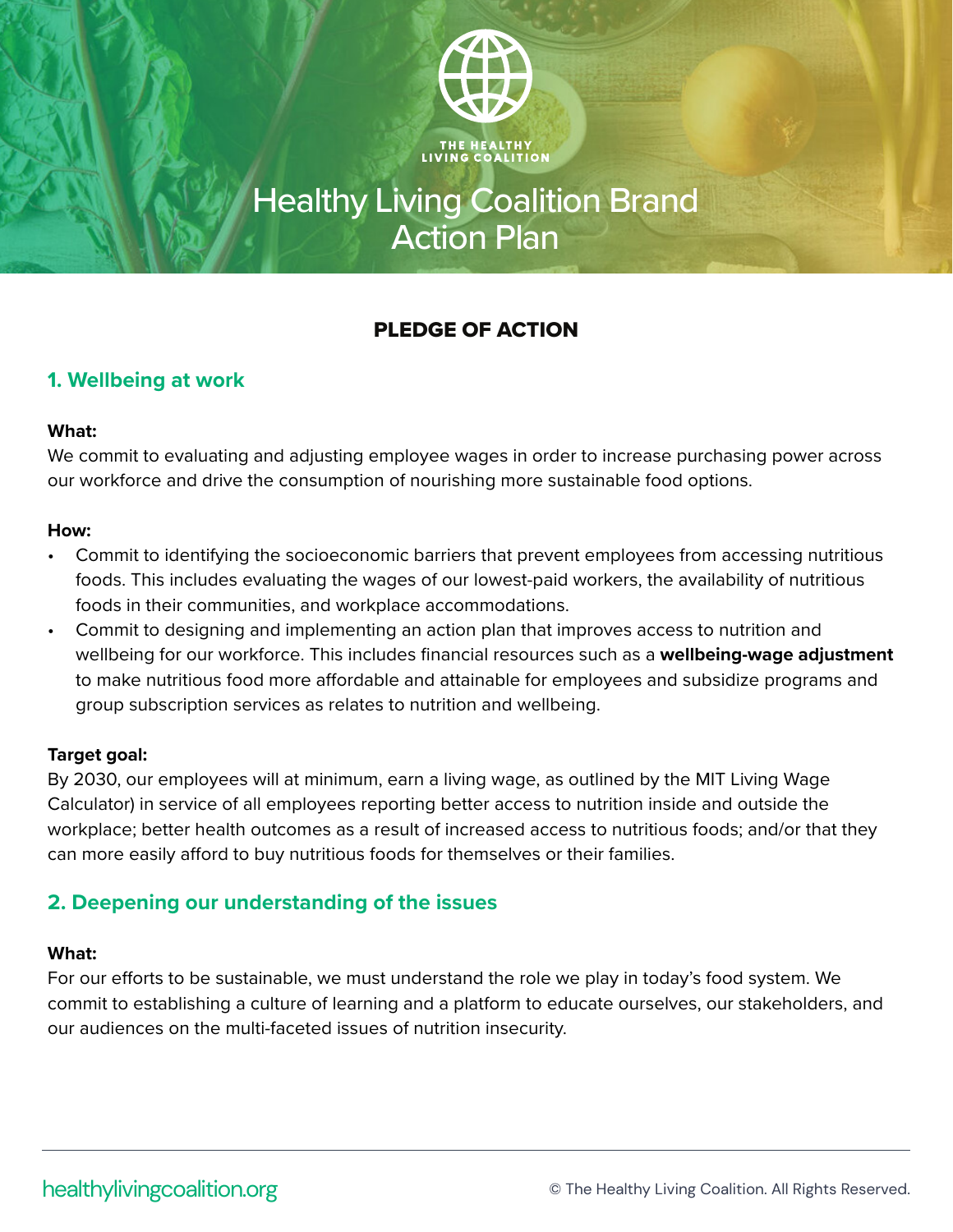

### **How:**

- Commit to providing training to leadership
- Commit to creating employee awareness programs and other learning opportunities
- Commit to providing annual communications to employees (both full- and part-time) with information on external resources such as federal nutrition programs

### **Target goal:**

By 2025, we will roll out company-wide training to educate employees and leads on the issues of nutrition insecurity, and provide annual communications to employees with information on external nutrition-focused resources like government/public nutrition programs.

## **3. Transforming our philanthropic efforts**

### **What:**

In addition to shifting our internal corporate policies, we recognize that we have an external responsibility to the communities we serve through our philanthropic giving. We commit to allocating more funding to organizations that advance food justice by addressing the systemic inequities that contribute to nutrition insecurity. This means working with partners that focus on the socio-economic factors and structural barriers that prevent the availability, affordability, and consumption of safe, nutritious, and culturally appropriate foods.

### **How:**

- Commit to a 10% minimum standard for philanthropic funding to organizations focused on the root causes of nutrition insecurity
- Commit to increasing opportunities for unrestricted funding
- Commit to promoting healthy communities that surround our businesses as well as where our employees live and work by creating lasting partnerships with local leaders and identifying opportunities for strategic support
- Commit to incorporating values of food justice in advocacy efforts while actively working to ensure that we do not advocate against these interests